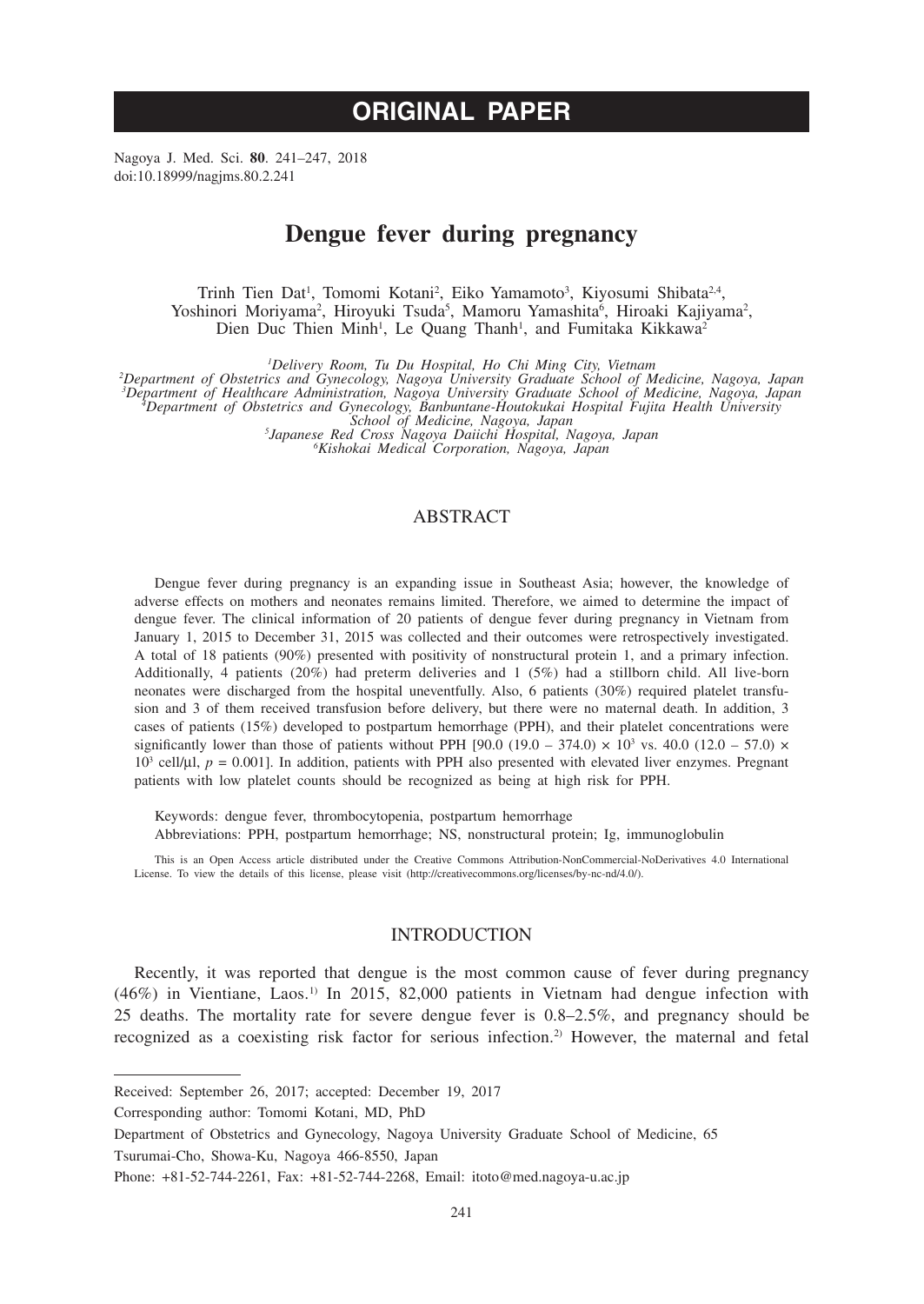outcomes remain not fully understood. The first systemic review could not determine whether maternal dengue infection is a risk for adverse effects, because there were few comparative studies.3) Recently, the first systematic review on outcomes of neonates born to mother with dengue fever was reported, and it demonstrated that preterm birth and low birthweight were reported to be the most common adverse pregnancy outcomes; however, dengue fever was not significantly associated with these adverse outcomes, suggesting that symptomatic dengue fever may indicate risk.4) Other adverse effects such as stillbirth or postpartum hemorrhage (PPH) remain unclear. This report describes the effect of maternal dengue infection on maternal and fetal outcomes and focuses on the clinical features of patients with PPH.

#### MATERIALS AND METHODS

The present study was approved by the ethics committee of the Nagoya University School of Medicine (approval number: 2015–0153) and Tu Du Hospital (approval number: HNVP2016). Patients were retrospectively enrolled, including those who initially presented with fever and were diagnosed with dengue fever by blood examination and were hospitalized in Tu Du Hospital, Vietnam, from January 1, 2015 to December 31, 2015. Tu Du Hospital is a tertiary level governmental hospital and the largest maternity hospital in South Vietnam. Critical cases were referred to this hospital in Ho Chi Minh City from the provinces of South Vietnam. Demographic data, clinical and laboratory findings, and maternal and fetal outcomes were collected. Dengue virus nonstructural protein (NS) 1 antigen and dengue immunoglobulin (Ig) M/IgG antibodies were detected by SD BIOLINE Dengue Duo (Standard diagnostics, Inc., Gyeonggi-do, Republic of Korea). Primary or secondary infections were determined by dengue IgG. PPH was clinically diagnosed by attending doctors, based on vital signs and total volume of bleeding at delivery. Platelet transfusion was also decided by each attending doctor, and their decisions were based on general conditions of patients. The patients were treated at clinical manifestation with the treatment mainly consisting of fluid replacement therapy or/and blood transfusion as reported previously.2) Statistical analyses were performed using the SPSS 24.0 software package (IBM Corp., Armonk, NY). Differences between the groups were considered to be statistically significant at  $p < 0.05$ .

#### RESULTS

During the study period, there were 69,562 deliveries and 20 pregnant women were diagnosed as seropositive for dengue (0.0289%). The clinical characteristics and perinatal outcomes are depicted in Table 1. The transfusion of platelets was required in 6 cases. There was one case of stillbirth at 39 weeks, on the third day of disease (Supplementary Table). Patients were diagnosed after  $4.6 \pm 2.3$  days after the onset of symptoms. Cesarean section was performed in 4 cases  $(20.0\%)$ . One of them was performed because of a category III fetal heart rate monitoring<sup>5)</sup> with Apgar scores of 7 and 8 at 1 and 5 minute, and the other 3 Cesarean section were performed because of disproportion. Additionally, 2 cases (10.5%) had a low Apgar score (<7) at 1 minute. All live-born neonates were discharged from the hospital uneventfully. The factors related to PPH are depicted in Table 2. Total bleeding volume of case 1, 2 and 3 was approximately 1300, 1400, and 2000 ml, respectively (Supplementary Table). The concentrations of platelets in the maternal serum were significantly lower in these cases than those in cases without PPH  $(p =$ 0.001). All cases with PPH showed elevated liver enzymes, which were significantly higher than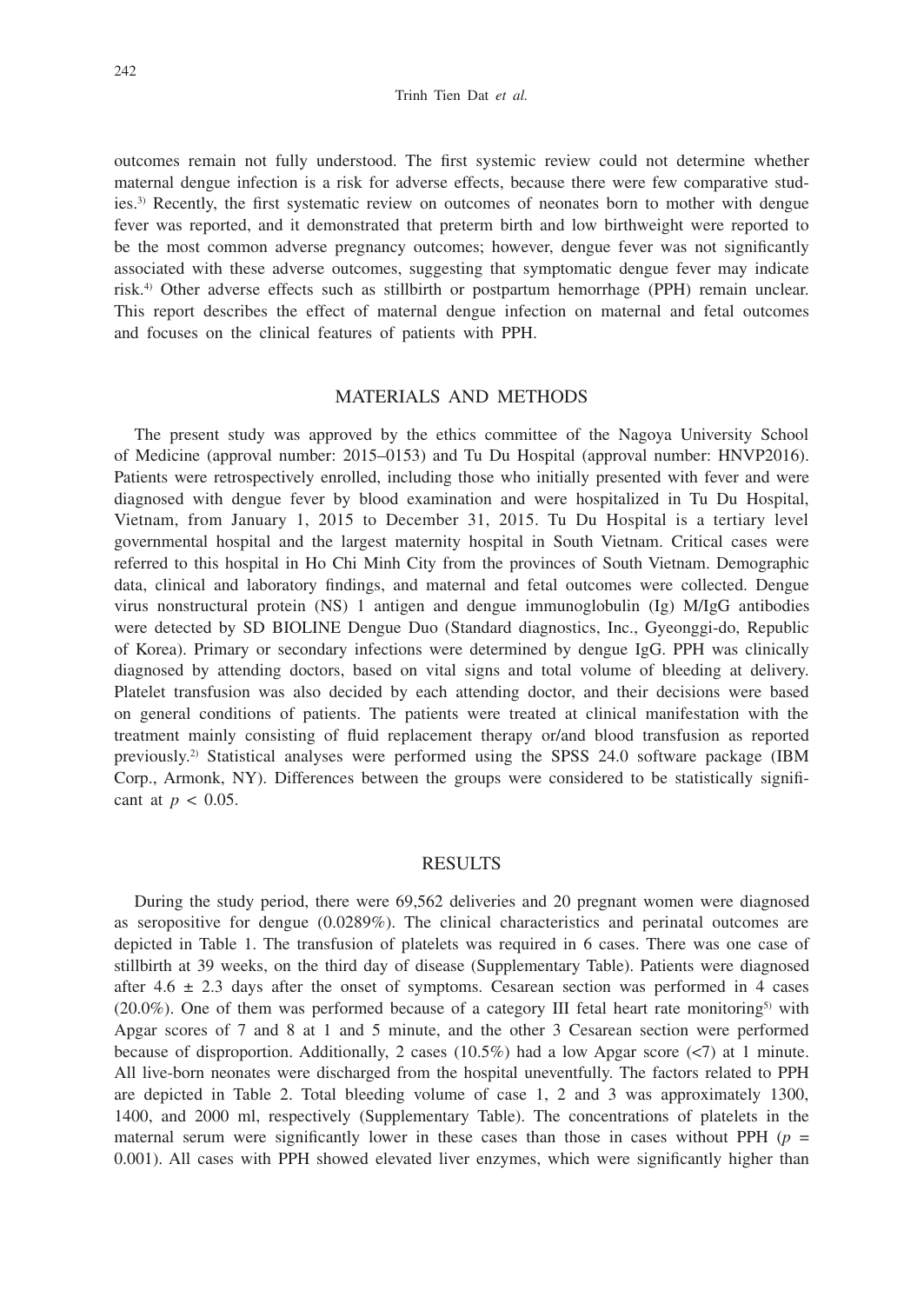| Characteristics                                                             | $n = 20$           |  |  |
|-----------------------------------------------------------------------------|--------------------|--|--|
| Age (years, mean $\pm$ SD)                                                  | $24.8 \pm 3.7$     |  |  |
| Primipara $(n, \%)$                                                         | 13(65.0)           |  |  |
| NS1 positive $(n, %)$                                                       | 18 (90.0)          |  |  |
| Secondary infection $(n, \%)$                                               | 2(10.0)            |  |  |
| Bleeding manifestation $*(n, \%)$                                           | 7(35.0)            |  |  |
| Hematocrit (%, median, min-max)                                             | $39(29.5 - 42.5)$  |  |  |
| Platelet $(x 10^3 \text{ cells/}\mu l, \text{median}, \text{min-max})$      | $76(12 - 374)$     |  |  |
| Thrombocytopenia (< 100,000 cells/ $\mu$ l, n, %)                           | 12(60.0)           |  |  |
| Platelet transfusion $(n, %)$                                               | 6(30.0)            |  |  |
| Platelet transfusion before delivery $(n, \%)$                              | 3(15.0)            |  |  |
| Interval between onset of symptom and diagnosis (days, mean $\pm$ SD, n=19) | $4.6 \pm 2.3$      |  |  |
| Interval between onset of symptom and delivery (days, mean $\pm$ SD, n=19)  | $5.2 \pm 2.5$      |  |  |
|                                                                             |                    |  |  |
| Perinatal outcomes                                                          | $n = 20$           |  |  |
| Gestational age at delivery (weeks, mean $\pm$ SD)                          | $38.5 \pm 1.5$     |  |  |
| Birth weight (g, mean $\pm$ SD)                                             | $3021.1 \pm 415.8$ |  |  |
| Term but low birth weight $(< 2500$ g, n, %)                                | 1(5.0)             |  |  |
| Preterm delivery ( $\lt$ 37 weeks, n, %)                                    | 4(20.0)            |  |  |
| Premature rupture of the membrane $(n, \%)$                                 | 8(40.0)            |  |  |
| Stillbirth $(n, %)$                                                         | 1(5.0)             |  |  |
| Category III fetal heart rate monitoring $(n, \%)$                          | 1/19(5.3)          |  |  |
| Cesarean section $(n, \%)$                                                  | 4(20.0)            |  |  |
| Postpartum hemorrhage $(n, %)$                                              | 3(15.0)            |  |  |
| $<$ 7 of 1 minute Apgar score (n, %)                                        | $2/19$ (10.5)      |  |  |
| $<$ 7 of 5 minute Apgar score (n, %)                                        | $0/19$ $(0.0)$     |  |  |

**Table 1** The clinical characteristics and perinatal outcomes of patients

\*Petechia or bleeding in oral cavity.

those in patients without PPH ( $p = 0.004$ ). There were 3 patients with thrombocytopenia ( $\leq 50 \times$ 10<sup>3</sup> cells/µl) and without PPH, who underwent transfusion before delivery. No patient with PPH received platelet transfusion before delivery, but they required transfusion after delivery. Neither secondary infection (0/3 of PPH) nor bleeding manifestations (1/3 of PPH) were significantly associated with PPH.

All cases were diagnosed during the third trimester (Supplementary Table). There was no reported maternal death.

#### **DISCUSSION**

We demonstrated the perinatal outcomes of 20 pregnant women with dengue fever. The rates of preterm birth, low birth weight, and stillbirth were 20%, 5.0%, and 5.0%, respectively, which were similar to those in previous reports.<sup>1,3,4)</sup> However, live-born neonates were discharged uneventfully. There were no miscarriages or congenital anomalies because all cases were diagnosed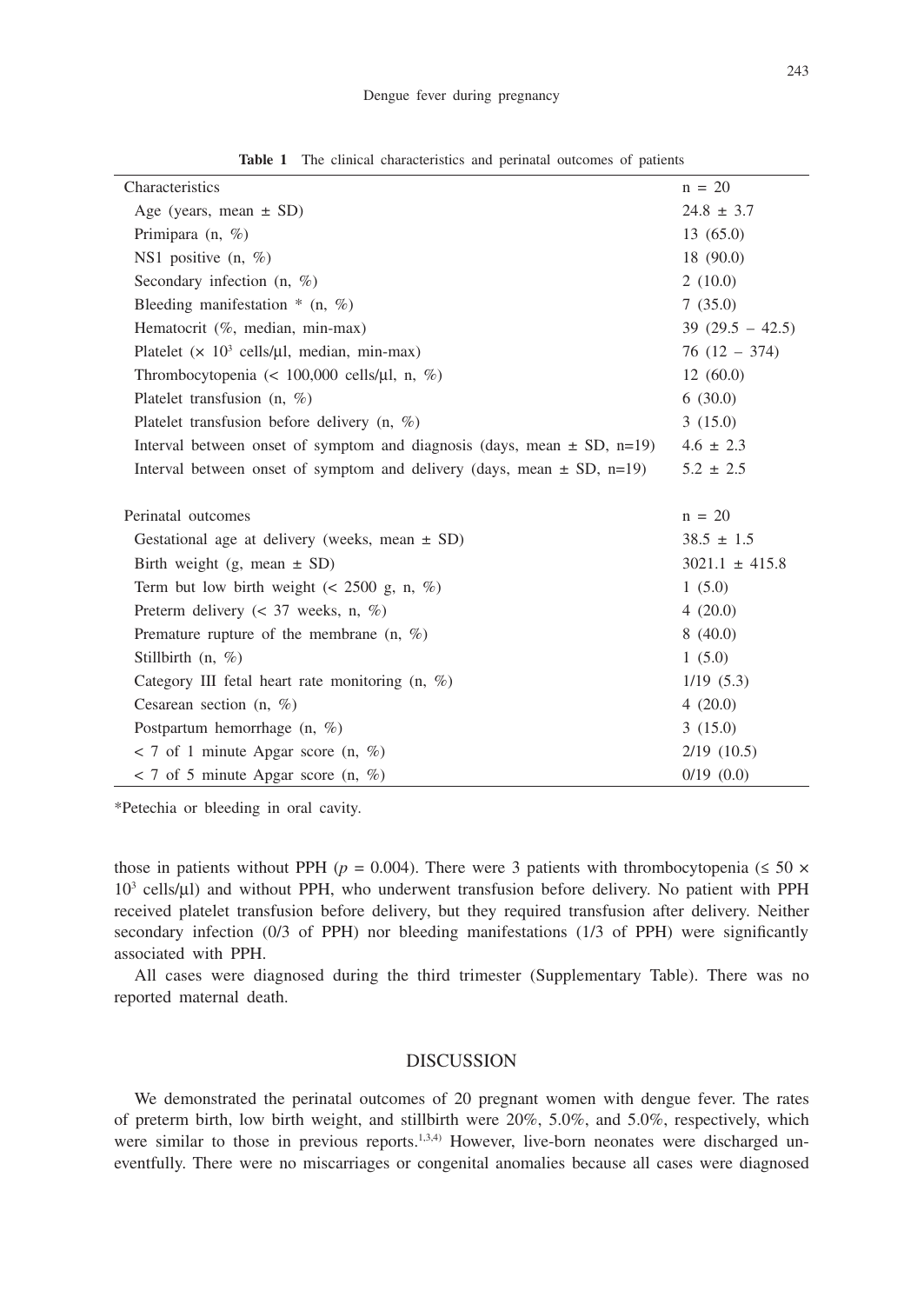| Number of Patients                                                                | No PPH $(n=17)$         | PPH $(n=3)$          | $P$ value |
|-----------------------------------------------------------------------------------|-------------------------|----------------------|-----------|
| Age (years, mean $\pm$ SD) <sup>*</sup>                                           | $25.0 \pm 3.8$          | $23.7 \pm 3.5$       | 0.58      |
| Gestational age at delivery<br>(weeks, mean $\pm$ SD)**                           | $38.2 \pm 1.8$          | $38.6 \pm 0.4$       | 0.34      |
| Birth weight (g, mean $\pm$ SD) $*$                                               | $2961.8 \pm 423.0$      | $3216.7 \pm 354.7$   | 0.34      |
| Hematocrit (%, median, min-max)                                                   | $39.0(29.5 - 42.5)$     | $39.0 (30.0 - 39.7)$ | 0.364     |
| Platelet $(x10^3 \text{ cells/}\mu l, \text{ median}, \text{min-max})$ **         | $90.0$ $(19.0 - 374.0)$ | $40.0(12.0 - 57.0)$  | 0.001     |
| Elevated liver enzyme $(n, \%)$ ***                                               | 1(5.9)                  | 3(100.0)             | 0.004     |
| Interval from onset of symptom to diagnosis<br>(days, mean $\pm$ SD)**            | $4.7 \pm 2.4$           | $4.3 \pm 1.2$        | 0.86      |
| Interval from onset of symptom to delivery<br>(days, mean $\pm$ SD) <sup>**</sup> | $5.4 \pm 2.7$           | $4.3 \pm 1.2$        | 0.72      |
| NS1 positive $(n, \%)$ ***                                                        | 16(94.1)                | 2(66.7)              | 0.28      |
| Secondary infection $(n, \%)$                                                     | 2(11.8)                 | 0(0.0)               | 0.72      |
| Bleeding manifestation $(n, \%)$                                                  | 6(35.2)                 | 1(5.9)               | 0.73      |
| Platelet transfusion before delivery $(n, \%)$                                    | 3(17.6)                 | 0(0.0)               | 0.60      |
| Platelet transfusion** $(n, %)$                                                   | 3(17.6)                 | 3(100.0)             | 0.018     |
| Premature rupture of membranes $(n, \%)$                                          | 7(41.2)                 | 1(5.9)               | 0.67      |
| Cesarean section $(n, %)$                                                         | 3(17.6)                 | 1(5.9)               | 0.51      |

**Table 2** Comparison of clinical findings between no PPH and PPH patient with dengue

Note: The differences were detected using \*unpaired *t* - test, \*\*Mann-Whitney *U* test, for continuous variables in accordance with normal or non-normal distribution. \*\*\*Fisher's exact test were used for categorical variables.

at the third trimester. The rate of PPH was 15.0% in this study, but others reported that it was approximately  $10.0\%,$ <sup>6,7)</sup> and  $19.0\%$ .<sup>8)</sup>

As reported previously, $1,4$ ) most cases of dengue fever during pregnancy had favorable outcomes for the mothers and neonates; therefore, almost of them could continue their pregnancy until late term or full term period with adequate fluid replace therapy. However, 3 cases were complicated by PPH. PPH is a life-threatening complication,<sup>8,9)</sup> but appropriate management including efficient transfusion would help maternal lives.<sup>10-12)</sup> Thus, the risk factor of PPH among pregnant women complicated with dengue fever was also examined in the current study. Their platelet concentrations were significantly lower than those of patients without PPH. In addition, all cases presented with elevated liver enzymes. Low platelets and elevated liver enzymes were a part of the diagnostic criteria of HELLP syndrome, which is a severe obstetric disease.13) Patients with similar clinical findings of HELLP syndrome maybe at risk of PPH although a large sample size is necessary to validate it. A previous report suggested that the presence of bleeding manifestations or clinical symptoms may be related to  $PPH<sup>8</sup>$  or adverse effects,<sup>4)</sup> respectively, but this study could not confirm these findings. Secondary infections cause a severe infection,<sup>2)</sup> but these were not significantly associated with PPH, which was similar to the previous report.<sup>6)</sup> Low platelets and elevated liver enzymes might be predictive factors for PPH, and transfusion would be prepared for childbirth.

The limitation of this study is the small population. We could not exclude other risk factors of PPH in patients with dengue fever, although the relationship between low platelets and PPH seems reasonable.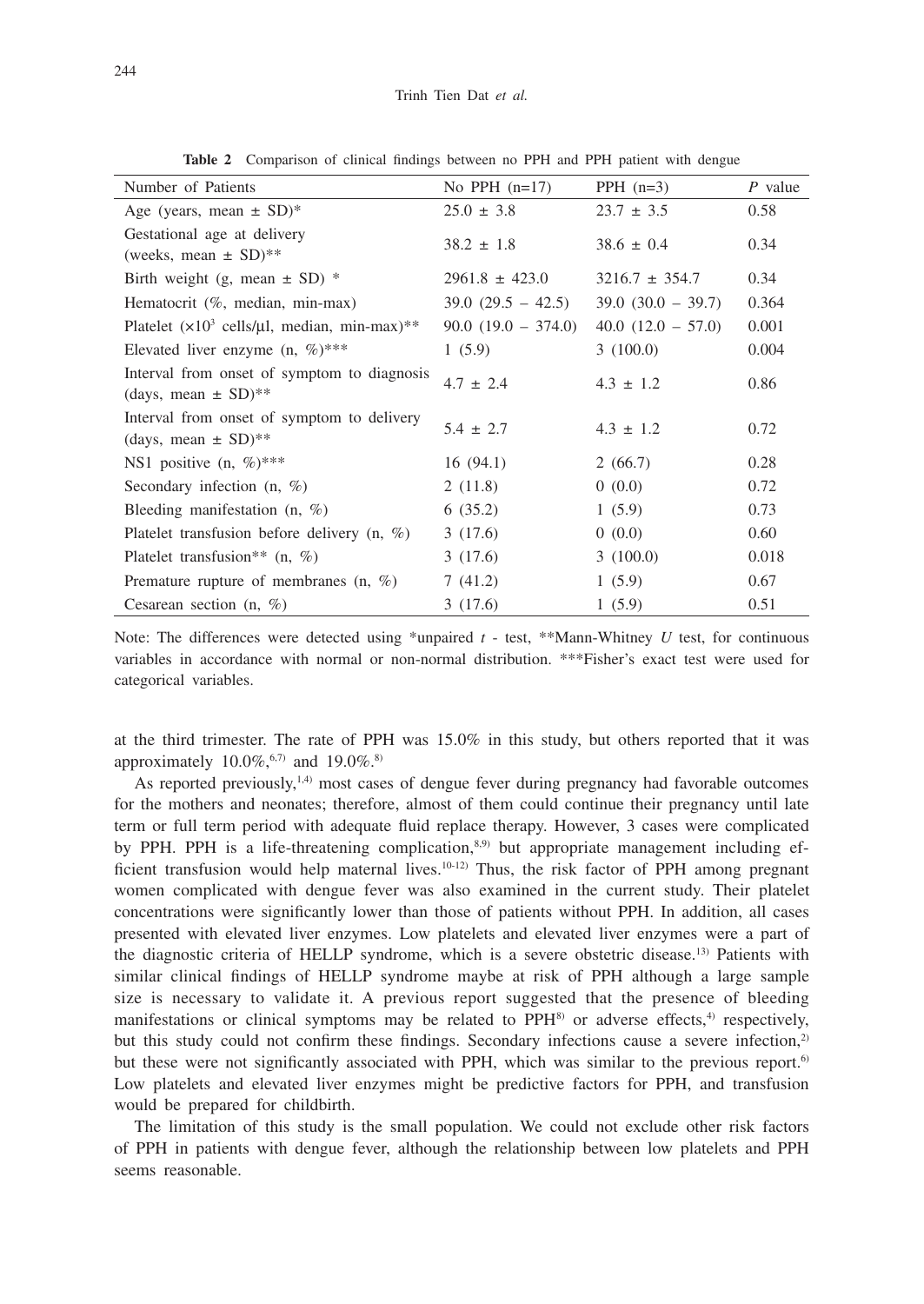From the findings in this study, all pregnant patients with denguefever should have their platelets evaluated. Although further investigation is required, patients with low platelets should be checked for elevated liver enzymes and managed to prevent PPH with platelets transfusion before delivery.

# FUNDING

This work was supported by JSPS KAKENHI (Grant Number: 15H02660).

# CONFLICT OF INTEREST

The authors declare that there is no conflict of interest regarding the publication of this article.

#### ACKNOWLEDGEMENTS

We would like to thank Ms. Miki Nagatani for her valuable secretarial support.

### **REFERENCES**

- 1) Chansamouth V, Thammasack S, Phetsouvanh R, Keoluangkot V, Moore CE, Blacksell SD, *et al.* The Aetiologies and Impact of Fever in Pregnant Inpatients in Vientiane, Laos. *PLoS Negl Trop Dis* 2016; 10: e0004577.
- 2) Kularatne SA. Dengue fever. *BMJ* 2015; 351: h4661.
- 3) Pouliot SH, Xiong X, Harville E, Paz-Soldan V, Tomashek KM, Breart G, *et al.* Maternal dengue and pregnancy outcomes: a systematic review. *Obstet Gynecol Surv* 2010; 65: 107–18.
- 4) Paixao ES, Teixeira MG, Costa Mda C, Rodrigues LC. Dengue during pregnancy and adverse fetal outcomes: a systematic review and meta-analysis. *Lancet Infect Dis* 2016; 16: 857–65.
- 5) ACOG Practice Bulletin No. 106: Intrapartum fetal heart rate monitoring: nomenclature, interpretation, and general management principles. *Obstetrics and gynecology* 2009; 114: 192–202.
- 6) Tan PC, Rajasingam G, Devi S, Omar SZ. Dengue infection in pregnancy: prevalence, vertical transmission, and pregnancy outcome. *Obstetrics and gynecology* 2008; 111: 1111–7.
- 7) Basurko C, Carles G, Youssef M, Guindi WE. Maternal and fetal consequences of dengue fever during pregnancy. *European journal of obstetrics, gynecology, and reproductive biology* 2009; 147: 29–32.
- 8) Sharma S, Jain S, Rajaram S. Spectrum of Maternofetal Outcomes during Dengue Infection in Pregnancy: An Insight. *Infect Dis Obstet Gynecol* 2016; 2016: 5046091.
- 9) Kariyawasam S, Senanayake H. Dengue infections during pregnancy: case series from a tertiary care hospital in Sri Lanka. *Journal of infection in developing countries* 2010; 4: 767–75.
- 10) Phi Hung L, Diem Nghi T, Hoang Anh N, Van Hieu M, Thien Luan N, Phuoc Long N, *et al.* Case Report: Postpartum hemorrhage associated with Dengue with warning signs in a term pregnancy and delivery. *F1000Research* 2015; 4: 1483.
- 11) Riddell A, Chuansumrit A, El-Ekiaby M, Nair SC. Diagnostic laboratory for bleeding disorders ensures efficient management of haemorrhagic disorders. *Haemophilia : the official journal of the World Federation of Hemophilia* 2016; 22 Suppl 5: 90–5.
- 12) Hariyanto H, Yahya CQ, Wibowo P, Tampubolon OE. Management of severe dengue hemorrhagic fever and bleeding complications in a primigravida patient: a case report. *Journal of medical case reports* 2016; 10: 357.
- 13) Sibai BM. The HELLP syndrome (hemolysis, elevated liver enzymes, and low platelets): much ado about nothing? *Am J Obstet Gynecol* 1990; 162: 311–6.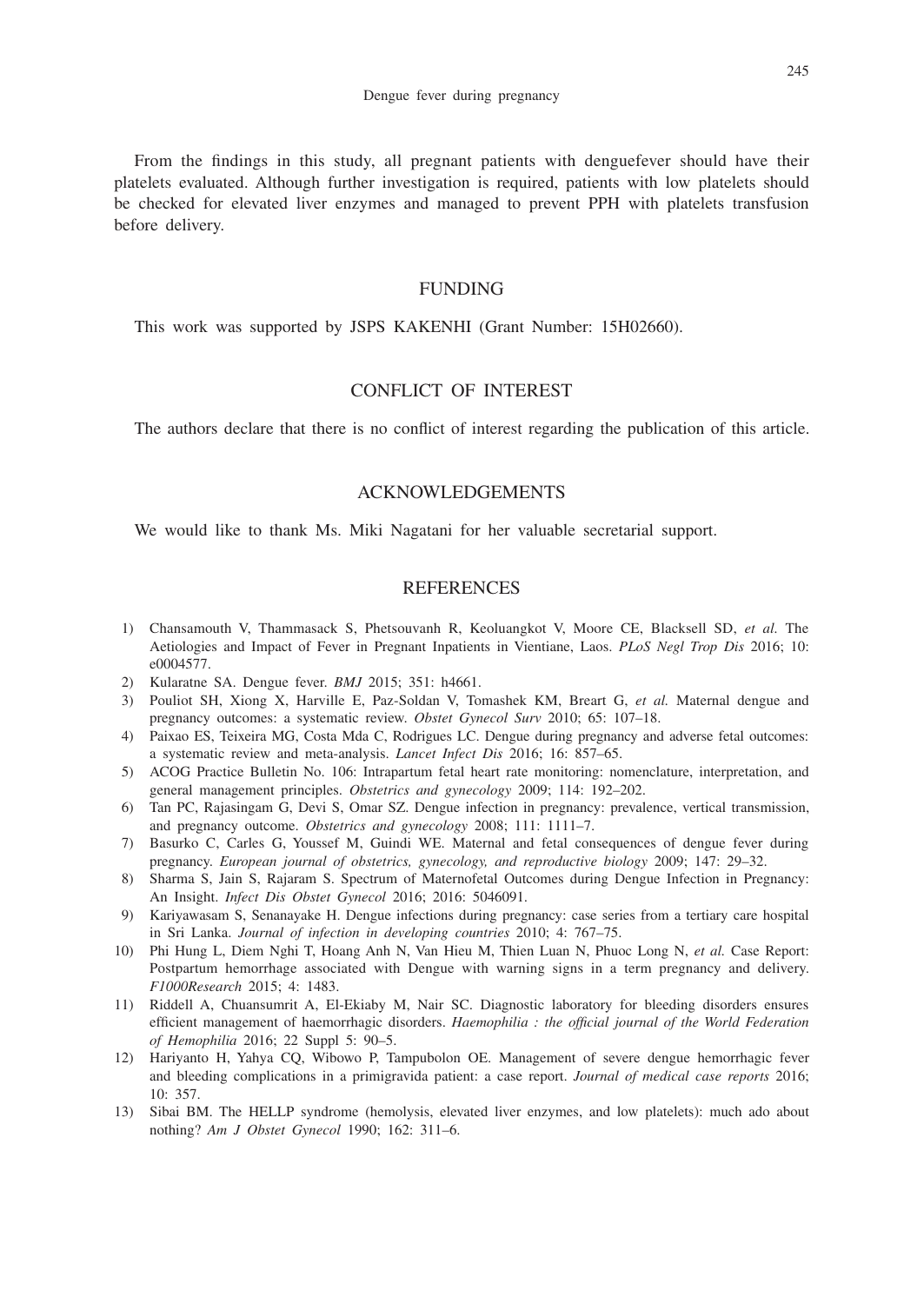| Patient<br>No. | $_{\rm Age}$ | Parity         | GA    | Int. $1$       | Int. $2$       | NS1          | Infection | Platelet<br>$(x10^3 \text{ cells/}\mu\text{I})$ | Hct<br>$(\%)$ | <b>AST</b><br>(IU/l) |
|----------------|--------------|----------------|-------|----------------|----------------|--------------|-----------|-------------------------------------------------|---------------|----------------------|
| 1              | 24           | 1              | 38w4d | 5              | 5              | N            | Primary   | 12                                              | 39            | 90                   |
| 2              | 20           | $\overline{0}$ | 38w2d | 5              | 5              | P            | Primary   | 40                                              | 39.7          | 1526                 |
| 3              | 27           | 3              | 39w0d | 3              | 3              | $\mathbf{P}$ | Primary   | 57                                              | 30            | 53                   |
| 4              | 24           | $\theta$       | 36w6d | 10             | 7              | P            | Primary   | 19                                              | 39            | ND                   |
| 5              | 31           | 1              | 33w6d | $\overline{4}$ | 4              | $\mathbf{P}$ | Primary   | 36                                              | 37.8          | <b>ND</b>            |
| 6              | 28           | $\Omega$       | 39w5d | 3              | $\overline{2}$ | P            | Primary   | 37                                              | 39            | 39                   |
| 7              | 26           | 1              | 39w6d | 6              | 6              | P            | Secondary | 39                                              | 42            | 117                  |
| 8              | 33           | $\mathbf{1}$   | 40w1d | 5              | 3              | $\mathbf{P}$ | Primary   | 52                                              | 41.1          | ${\rm ND}$           |
| 9              | 22           | $\Omega$       | 37w6d | $\tau$         | 6              | $\mathbf{P}$ | Primary   | 68                                              | 41.7          | <b>ND</b>            |
| 10             | 22           | $\theta$       | 37w3d | 7              | $\overline{7}$ | $\mathbf{P}$ | Secondary | 72                                              | 38.8          | ND                   |
| 11             | 25           | $\theta$       | 39w1d | 3              | 3              | P            | Primary   | 80                                              | 39.6          | 39                   |
| 12             | 20           | $\overline{0}$ | 36w3d | 10             | 9              | P            | Primary   | 90                                              | 40.1          | ND                   |
| 13             | 25           | $\overline{0}$ | 38w2d | 9              | 9              | N            | Primary   | 100                                             | 41.3          | <b>ND</b>            |
| 14             | 23           | $\overline{0}$ | 39w0d | 5              | 3              | P            | Primary   | 114                                             | 36.2          | 33                   |
| 15             | 22           | $\overline{0}$ | 39w4d | 3              | 3              | $\mathbf{P}$ | Primary   | 120                                             | 33.6          | 37                   |
| 16             | 30           | 1              | 39w0d | $\overline{c}$ | $\overline{c}$ | P            | Primary   | 140                                             | 29.5          | 19                   |
| 17             | 22           | $\Omega$       | 39w4d | $\overline{c}$ | 2              | P            | Primary   | 145                                             | 30.1          | 41                   |
| 18             | 28           | 1              | 38w3d | 6              | 6              | $\mathbf{P}$ | Primary   | 145                                             | 41.6          | ND                   |
| 19             | 21           | $\Omega$       | 39w6d | $\overline{4}$ | 3              | $\mathbf{P}$ | Primary   | 184                                             | 42.5          | 47                   |
| 20             | 23           | $\overline{0}$ | 34w6d | <b>ND</b>      | <b>ND</b>      | $\mathbf{P}$ | Primary   | 374                                             | 32.5          | ${\rm ND}$           |

**Supplementary Table** Clinical Profile of patients in this study

Abbreviations: GA, gestational age at delivery; Int. 1, interval between onset of symptom and diagnosis; Int. 2, interval between onset of symptom and delivery; Hct, hematocrit; AST, aspartate aminotransferase; ALT, alanine aminotransferase; BT, platelet transfusion; BT-pre, platelet transfusion before delivery; PROM, premature rupture of membrane; MOD, mode of delivery; Ap1/5, Apgar scores at 1/5minutes; PPH, postpartum hemorrhage; Pet, petechial; B, bleeding in oral cavity; N, negative; P, positive; VD, vaginal delivery; CS, Cesarean section; ND, not determined; IUFD, intrauterine fetal death \*category III for fetal heart monitoring.